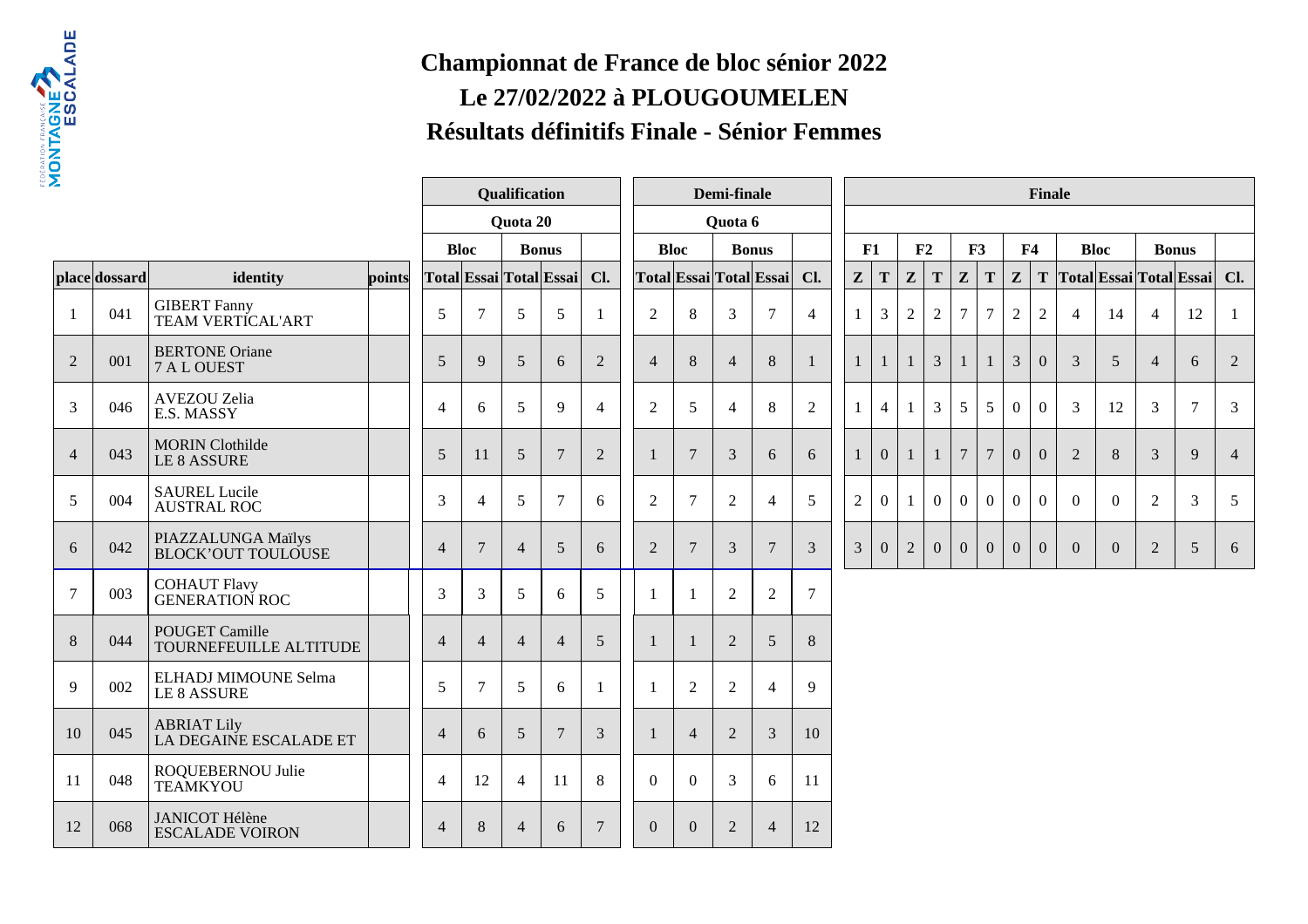| 13 | 071 | <b>BLONDEAU Elia</b><br><b>VERTICAL'ART NANTES</b>        |  | 3              | 9              | $\overline{4}$ | 6      | 9              | $\Omega$       | $\Omega$       | 2              | 5              | 13 |
|----|-----|-----------------------------------------------------------|--|----------------|----------------|----------------|--------|----------------|----------------|----------------|----------------|----------------|----|
| 14 | 031 | <b>HILY</b> Manon<br>7 A L OUEST                          |  | 3              | 5              | 5              | 13     | 8              | $\overline{0}$ | $\Omega$       | $\overline{2}$ | 6              | 14 |
| 15 | 007 | <b>CALLIET</b> Agathe<br>MINERAL SPIRIT                   |  | $\overline{4}$ | 8              | 5              | 10     | $\overline{4}$ | $\Omega$       | $\Omega$       | $\mathfrak{D}$ | 10             | 15 |
| 16 | 014 | <b>WATILLON Lucie</b><br>TEAM BLOCK'OUT                   |  | 3              | 6              | 5              | 7      | 9              | $\Omega$       | $\Omega$       | 2              | 11             | 16 |
| 17 | 005 | <b>MANGIN Valentine</b><br>E.S. MASSY                     |  | 3              | 6              | 5              | 8      | 10             | $\Omega$       | $\Omega$       | 2              | 14             | 17 |
| 18 | 006 | <b>ROMAIN Salomé</b><br><b>BRIANCON ESCALADE</b>          |  | $\overline{4}$ | 6              | 5              | 6      | 3              | $\Omega$       | $\Omega$       | $\mathbf{1}$   | 2              | 18 |
| 19 | 047 | <b>ILTIS Kintana</b><br><b>CHAMBERY ESCALADE</b>          |  | 3              | 6              | 3              | 6      | 10             | $\Omega$       | $\Omega$       | 1              | $\overline{3}$ | 19 |
| 20 | 015 | <b>CHAKROUN Emi</b><br><b>LYON ESCALADE SPORTIVE</b>      |  | 3              | $\overline{4}$ | 5              | 16     | $\overline{7}$ | $\overline{0}$ | $\overline{0}$ | $\overline{0}$ | $\overline{0}$ | 20 |
| 21 | 021 | <b>ARC Nolwenn</b><br><b>VERTICAL'ART NANTES</b>          |  | 3              | 6              | 4              | $\tau$ | 11             |                |                |                |                |    |
| 21 | 054 | <b>DUFOUR Lauranne</b><br><b>BRON VERTICAL</b>            |  | 3              | $\overline{7}$ | 3              | 6      | 11             |                |                |                |                |    |
| 23 | 053 | <b>BEER</b> Alice<br>LYON ESCALADE SPORTIVE               |  | $\overline{2}$ | 5              | 3              | 16     | 12             |                |                |                |                |    |
| 23 | 008 | <b>RAVINET Elsa</b><br><b>BLOCK'OUT TOULOUSE</b>          |  | 3              | 10             | $\overline{4}$ | 10     | 12             |                |                |                |                |    |
| 25 | 009 | <b>BUFFET Anouk</b><br><b>BLOCK'OUT TOULOUSE</b>          |  | 2              | 2              | 5              | 8      | 13             |                |                |                |                |    |
| 25 | 050 | <b>SAUTIER Lola</b><br>TOURNEFEUILLE ALTITUDE             |  | $\mathbf{1}$   | $\overline{2}$ | $\overline{4}$ | 11     | 13             |                |                |                |                |    |
| 27 | 011 | <b>DESHAYES</b> Louna<br><b>MINERAL SPIRIT</b>            |  | $\mathfrak{D}$ | 5              | 5              | 9      | 14             |                |                |                |                |    |
| 27 | 064 | <b>VAILLANT BULTEL Lucie</b><br><b>DEVERS TROYES</b>      |  | $\mathbf{1}$   | 5              | $\overline{4}$ | 14     | 14             |                |                |                |                |    |
| 29 | 010 | <b>BOBENRIETH Colette</b><br><b>CLUB ESCALADE EVASION</b> |  | 2              | 15             | 5              | 19     | 15             |                |                |                |                |    |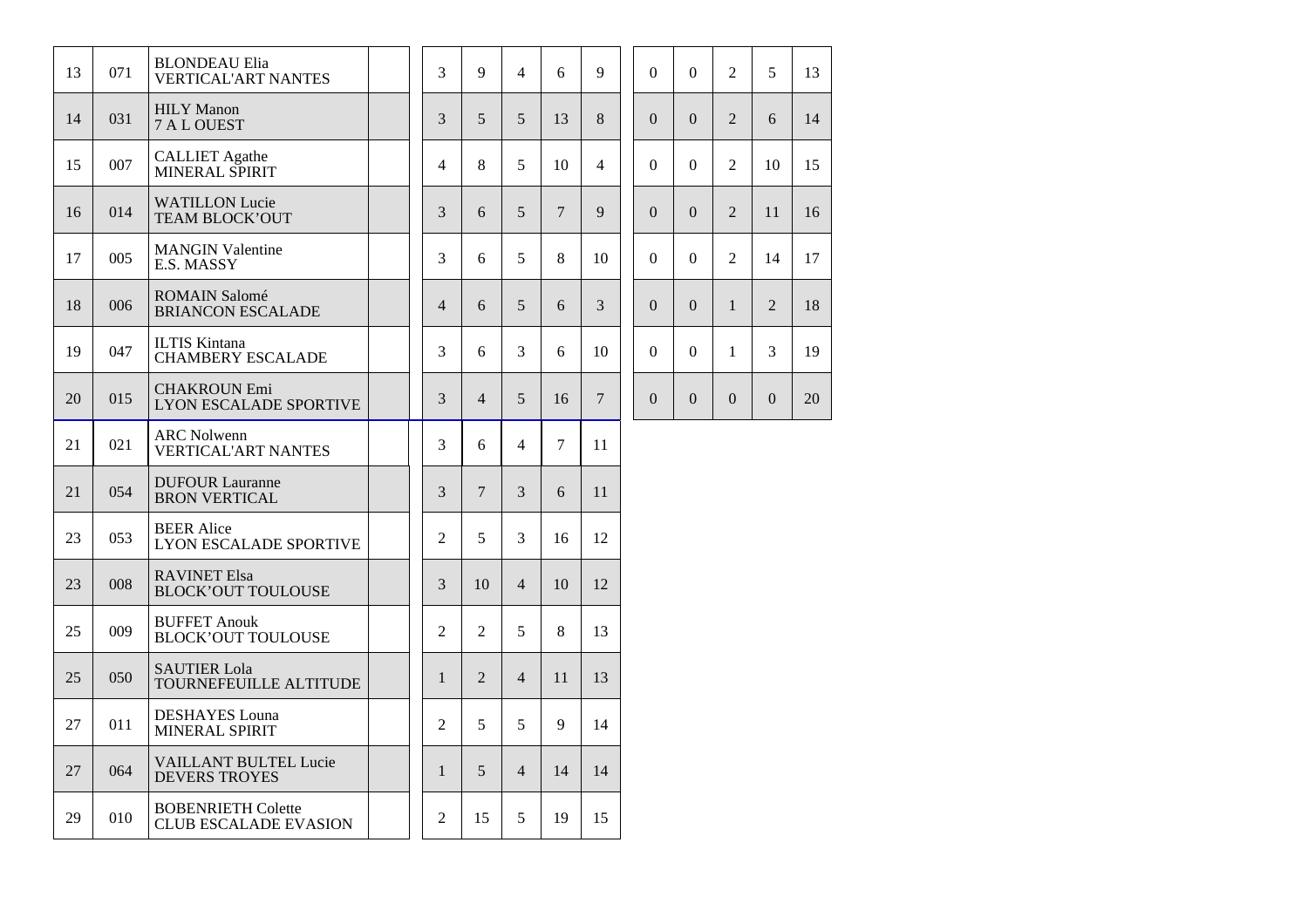| 29 | 049 | PFISTER Clotilde<br><b>CLUB ESCALADE EVASION</b>        | $\mathbf{1}$   | $\mathbf{1}$   | 3              | 10             | 15 |
|----|-----|---------------------------------------------------------|----------------|----------------|----------------|----------------|----|
| 31 | 028 | <b>DOUDOU</b> Lisa<br><b>DRAC VERCORS ESCALADE</b>      | $\overline{2}$ | 4              | $\overline{4}$ | 7              | 16 |
| 31 | 051 | <b>GRANDCOING Romane</b><br>MINERAL SPIRIT              | $\mathbf{1}$   | $\overline{2}$ | 3              | 3              | 16 |
| 33 | 017 | MILTENBERGER Julia<br>A.S.C.P.A.                        | 2              | $\overline{4}$ | $\overline{4}$ | 13             | 17 |
| 33 | 055 | <b>XERCAVINS Romane</b><br><b>SAINT PRIEST MONTAGNE</b> | $\mathbf{1}$   | 3              | 3              | 8              | 17 |
| 35 | 060 | <b>GACHET Zélie</b><br><b>ESCALAD'INDOOR</b>            | 1              | 3              | 3              | 10             | 18 |
| 35 | 012 | VIVIAND Kaïna<br><b>BRON VERTICAL</b>                   | $\overline{2}$ | 6              | $\overline{4}$ | 13             | 18 |
| 37 | 069 | PELEE DE SAINT MAURICE<br>Louise                        | 1              | 3              | $\overline{2}$ | 4              | 19 |
| 37 | 013 | <b>ROUX Camille</b><br><b>LYON ESCALADE SPORTIVE</b>    | 2              | 6              | 3              | 10             | 19 |
| 39 | 058 | <b>CORNET Juliette</b><br><b>BLOCK'OUT TOULOUSE</b>     | $\mathbf{1}$   | 3              | $\overline{2}$ | 6              | 20 |
| 39 | 016 | <b>ROUX Valentine</b><br><b>LYON ESCALADE SPORTIVE</b>  | $\overline{2}$ | 9              | 3              | 8              | 20 |
| 41 | 018 | <b>LEROY Belen</b><br><b>CLUB VERTIGE</b>               | $\overline{c}$ | 3              | $\overline{2}$ | $\overline{2}$ | 21 |
| 41 | 052 | <b>MOREAU Solène</b><br><b>AUSTRAL ROC</b>              | $\mathbf{1}$   | 3              | $\overline{2}$ | 9              | 21 |
| 43 | 023 | LEBEHOT Chloé<br><b>CLUB ALENCONNAIS</b>                | 1              | 1              | $\overline{4}$ | 14             | 22 |
| 43 | 063 | <b>MARIGO</b> Lea<br>E.S. MASSY                         | $\mathbf{1}$   | 6              | $\overline{2}$ | 9              | 22 |
| 45 | 061 | <b>JAY</b> Jeanne<br>A.S.C.P.A.                         | $\mathbf{1}$   | 1              | $\mathbf{1}$   | 1              | 23 |
| 45 | 033 | <b>PANIANDY Margot</b><br>PAREMPUYRE VERTICAL           | 1              | $\mathbf{1}$   | 3              | 5              | 23 |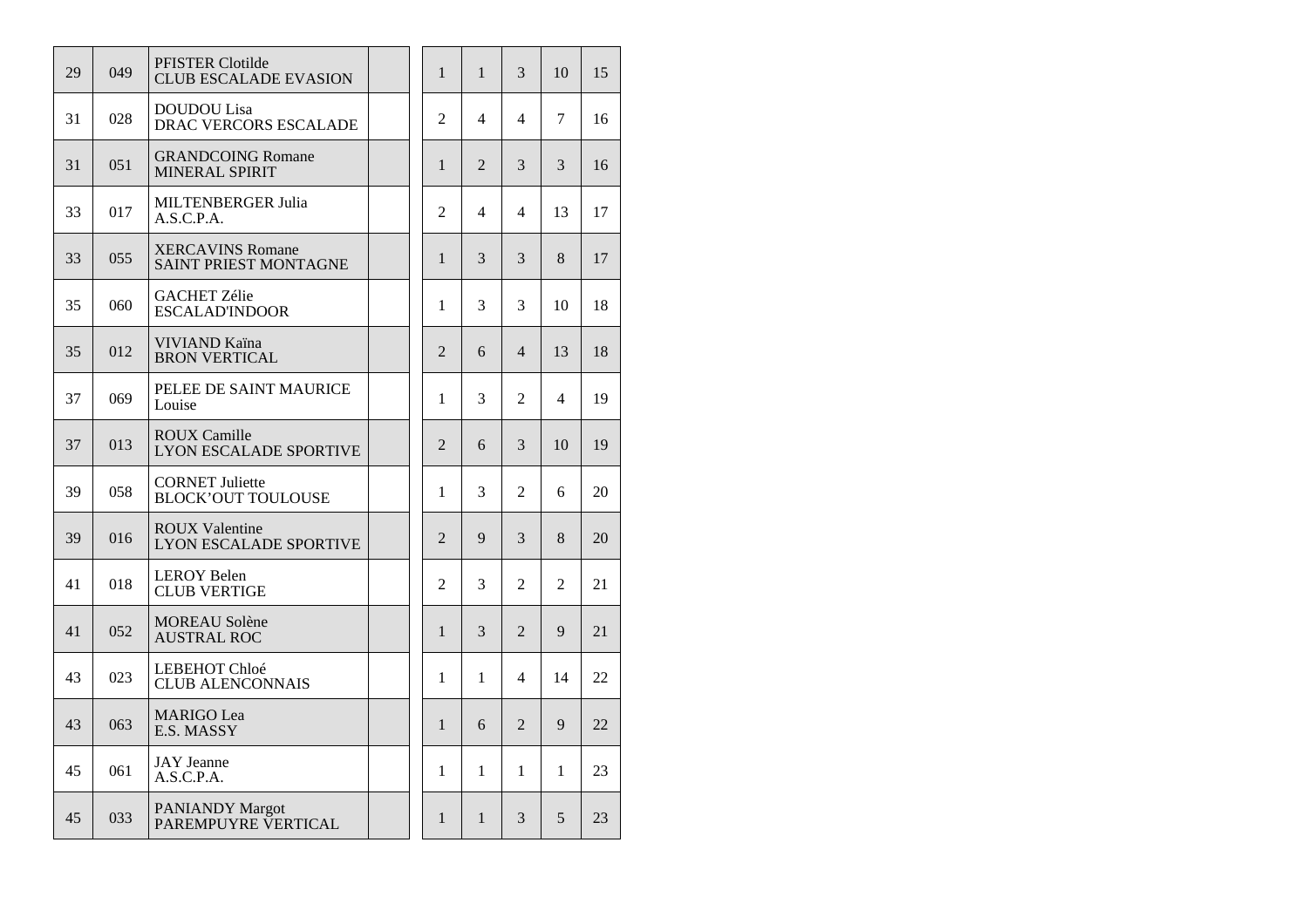| 47 | 056 | TOMASI Carla<br><b>LE MUR</b>                            | $\theta$       | $\boldsymbol{0}$ | 4              | 9                        | 24 |
|----|-----|----------------------------------------------------------|----------------|------------------|----------------|--------------------------|----|
| 47 | 030 | <b>VALETTE AIOUAZ Ines</b><br><b>THE ROOF RENNES</b>     | $\mathbf{1}$   | 6                | 3              | 10                       | 24 |
| 49 | 032 | <b>BONNARDIN Chloé</b><br><b>C.A.F. CHALON-SUR-SAONE</b> | 1              | 11               | 3              | 18                       | 25 |
| 49 | 059 | <b>HARMAND</b> Florine<br><b>CLUB ESCALADE EVASION</b>   | $\Omega$       | $\Omega$         | $\overline{2}$ | $\overline{4}$           | 25 |
| 51 | 072 | <b>BORé Maelle</b><br>A.E.S.M. CHOLET                    | $\Omega$       | $\Omega$         | 2              | 5                        | 26 |
| 51 | 073 | <b>FOURGNAUD Maia</b><br><b>GRIMPEURS</b>                | $\overline{0}$ | $\overline{0}$   | $\overline{c}$ | 5                        | 26 |
| 51 | 025 | PHILIPPON Laurie Lise<br><b>ADHERENCE</b>                | 1              | $\mathfrak{D}$   | $\mathfrak{D}$ | 16                       | 26 |
| 54 | 019 | <b>PAILHES</b> Ines<br><b>TOULOUSE ESCALADE</b>          | $\mathbf{1}$   | $\overline{4}$   | $\overline{2}$ | $\overline{4}$           | 27 |
| 55 | 067 | MEUDIC Célia<br><b>STADE BORDELAIS</b>                   | $\Omega$       | $\Omega$         | 1              | 1                        | 28 |
| 55 | 057 | <b>POUGET Juliette</b><br>TOURNEFEUILLE ALTITUDE         | $\theta$       | $\overline{0}$   | 1              | 1                        | 28 |
| 55 | 065 | <b>STALIN Laurene</b><br><b>CEPE DE VERNON</b>           | $\Omega$       | $\Omega$         | 1              | 1                        | 28 |
| 55 | 022 | <b>WOLFF Kim</b><br>PARTAGE ESCALADE                     | $\Omega$       | $\Omega$         | $\overline{2}$ | $\overline{\mathcal{L}}$ | 28 |
| 59 | 020 | <b>ECOTIERE Noélie</b><br><b>PARTAGE ESCALADE</b>        | $\theta$       | $\Omega$         | $\overline{c}$ | 7                        | 29 |
| 60 | 024 | <b>DANTEC</b> Emmeline<br><b>CLIMB UP BREST</b>          | $\Omega$       | $\Omega$         | $\overline{2}$ | 8                        | 30 |
| 61 | 027 | <b>HAMELLE Manon</b><br><b>VILLENNES ESCALADE</b>        | $\Omega$       | $\theta$         | $\overline{2}$ | 14                       | 31 |
| 61 | 062 | <b>MORAIS</b> Cassandra<br><b>7A BAPAUME</b>             | $\Omega$       | $\Omega$         | $\mathbf{1}$   | $\overline{2}$           | 31 |
| 61 | 074 | <b>PASTOR Océane</b><br>UNION SPORTIVE CAGNES            | $\Omega$       | $\Omega$         | 1              | 2                        | 31 |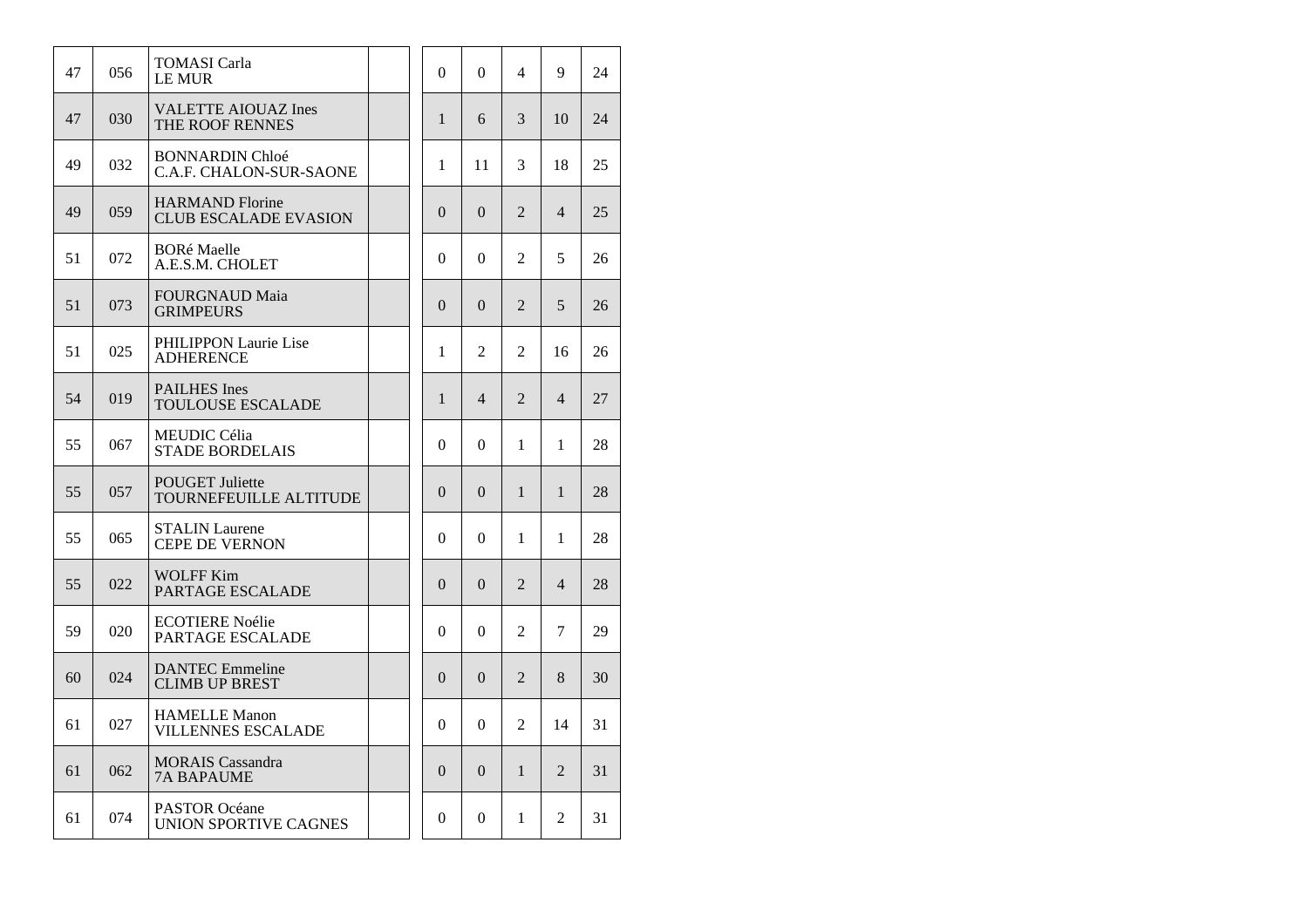| 64 | 029 | LE GOFF Marine<br><b>CLIMB UP BREST</b>           |  | $\left( \right)$ | $\Omega$ |  | 32 |
|----|-----|---------------------------------------------------|--|------------------|----------|--|----|
| 65 | 026 | <b>MASSIAS</b> Melanie<br><b>CLUB ALENCONNAIS</b> |  |                  | 0        |  | 33 |
| 65 | 070 | <b>MERCIER Julie</b><br><b>CLUB ESCALADE</b>      |  |                  | $\Omega$ |  | 33 |
| 67 | 066 | <b>REYDON Justine</b><br><b>SPID'EURE</b>         |  |                  | 0        |  | 34 |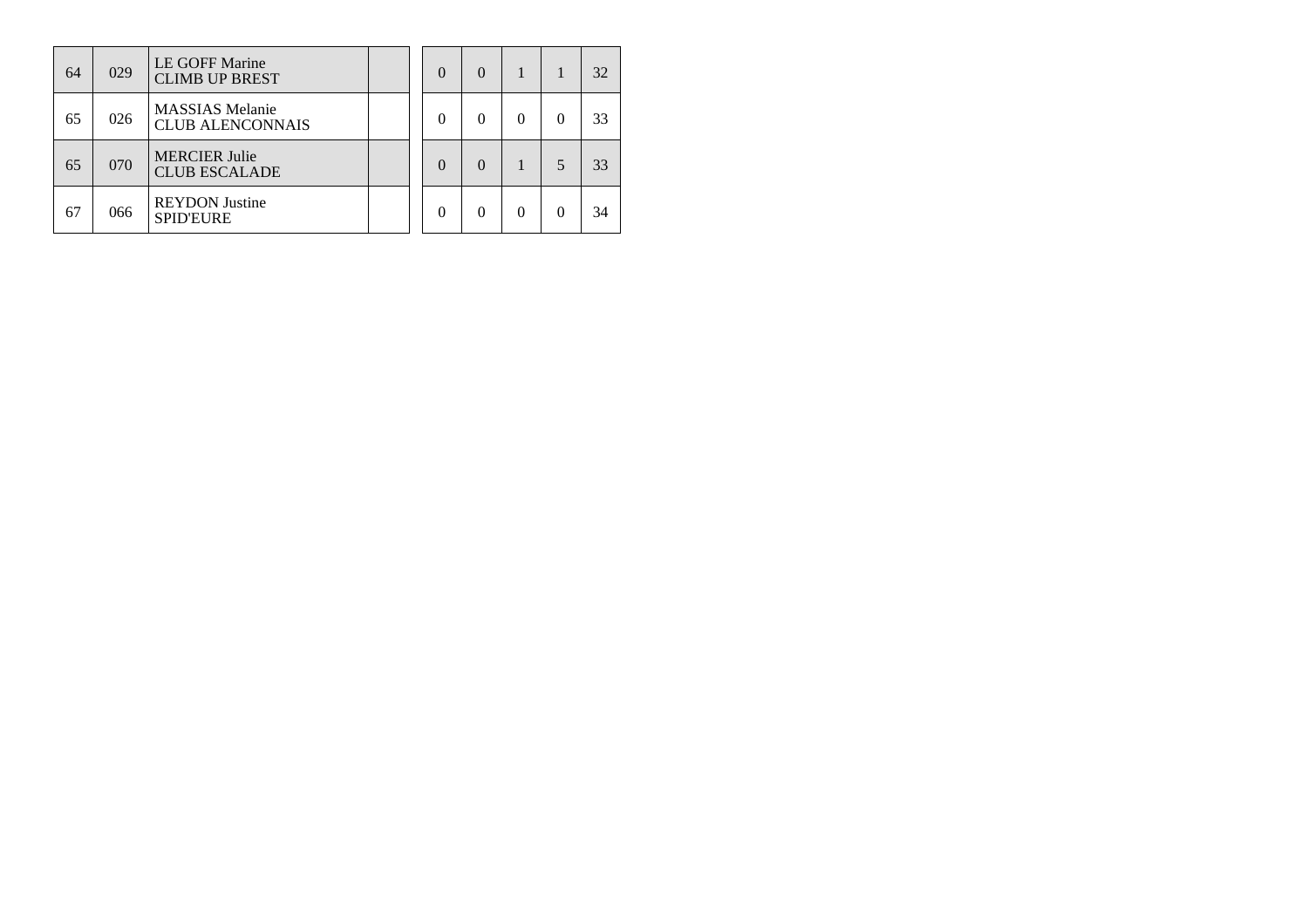

## **Championnat de France de bloc sénior 2022Le 27/02/2022 à PLOUGOUMELENRésultats définitifs Finale - Sénior Hommes**

| 2              |               |                                                   | <b>Qualification</b> |                |                 |                | Demi-finale             |                |                |    | <b>Finale</b>  |                         |                |  |                |                |                |                  |                |                |                |                |                |                |                |                         |                |
|----------------|---------------|---------------------------------------------------|----------------------|----------------|-----------------|----------------|-------------------------|----------------|----------------|----|----------------|-------------------------|----------------|--|----------------|----------------|----------------|------------------|----------------|----------------|----------------|----------------|----------------|----------------|----------------|-------------------------|----------------|
|                |               |                                                   |                      |                |                 | Quota 20       |                         |                |                |    | Quota 6        |                         |                |  |                |                |                |                  |                |                |                |                |                |                |                |                         |                |
|                |               |                                                   |                      |                | <b>Bloc</b>     |                | <b>Bonus</b>            |                | <b>Bloc</b>    |    |                | <b>Bonus</b>            |                |  | F1             |                | F2             |                  | F3             |                | F <sub>4</sub> |                | <b>Bloc</b>    |                |                | <b>Bonus</b>            |                |
|                | place dossard | identity                                          | points               |                |                 |                | Total Essai Total Essai | Cl.            |                |    |                | Total Essai Total Essai | Cl.            |  | Z              | $\mathbf T$    | $\mathbf{Z}$   | T                | Z              | $\mathbf T$    | $\mathbf{Z}$   | T              |                |                |                | Total Essai Total Essai | Cl.            |
| -1             | 150           | <b>JENFT Paul</b><br><b>CHAMBERY ESCALADE</b>     |                      | 3              | $7\phantom{.0}$ | 5              | 8                       | 3              | 3              | 6  | $\overline{4}$ | 8                       | $\overline{2}$ |  | $\overline{4}$ | 5              | 5              | $\boldsymbol{0}$ | -1             | 1              |                |                | 3              | $\tau$         | $\overline{4}$ | 11                      | -1             |
| $\overline{2}$ | 109           | <b>LEMAIRE</b> Adrien<br>E.S. MASSY               |                      | $\overline{4}$ | 7               | $\overline{4}$ | 6                       | 2              | 3              | 10 | $\overline{4}$ | 9                       | 3              |  |                | $\mathfrak{S}$ | $\Omega$       | $\overline{0}$   | $\mathbf{1}$   | $\mathbf{1}$   | $\mathbf{1}$   |                | 3              | $\overline{7}$ | 3              | $\mathfrak{Z}$          | $\overline{2}$ |
| 3              | 179           | PARMENTIER Hugo<br><b>LE 8 ASSURE</b>             |                      | $\overline{2}$ | $\overline{2}$  | $\overline{4}$ | 9                       | 9              | $\overline{4}$ | 18 | $\overline{4}$ | 15                      | 1              |  | $\overline{4}$ | $\overline{4}$ | $\theta$       | $\overline{0}$   | $\mathfrak{2}$ | $\overline{2}$ | -1             | $\overline{2}$ | 3              | 8              | 3              | $\overline{7}$          | 3              |
| $\overline{4}$ | 101           | <b>CORNU</b> Manuel<br>TEAM BLOCK'OUT             |                      | $\overline{4}$ | $\overline{7}$  | $\overline{4}$ | 6                       | 2              | $\overline{2}$ | 5  | $\overline{4}$ | 7                       | 6              |  |                | 3              | $\Omega$       | $\overline{0}$   | 3              | $\mathfrak{Z}$ | $\overline{2}$ | 3              | 3              | 9              | 3              | 6                       | $\overline{4}$ |
| 5              | 103           | <b>AVEZOU Sam</b><br>E.S. MASSY                   |                      | 5              | 11              | 5              | 10                      | -1             | $\overline{2}$ | 5  | $\overline{4}$ | $\overline{7}$          | 6              |  | $\overline{c}$ | $\overline{0}$ | $\overline{4}$ | $\theta$         | $\mathfrak{2}$ | 2              | -1             |                | $\overline{2}$ | 3              | $\overline{4}$ | 9                       | 5              |
| 6              | 108           | <b>TERNANT Arthur</b><br><b>CLUB ESCALADE LA</b>  |                      | 3              | $7\phantom{.0}$ | 3              | $\overline{4}$          | 10             | 3              | 10 | $\overline{4}$ | 10                      | $\overline{4}$ |  | $\overline{c}$ | $\theta$       | $\Omega$       | $\overline{0}$   | $\mathbf{1}$   | $\mathbf{1}$   | 1              | $\overline{2}$ | $\overline{2}$ | 3              | 3              | $\overline{4}$          | 6              |
| $\overline{7}$ | 119           | <b>LE CERF Pierre</b><br>UNION SPORTIVE CAGNES    |                      | 3              | 5               | 5              | 9                       | 6              | 3              | 12 | $\overline{4}$ | 9                       | 5              |  | 1              |                | 1              | $\overline{0}$   | 6              | $\overline{0}$ | 3              | $\overline{0}$ |                | -1             | $\overline{4}$ | 11                      | 7              |
| 8              | 141           | <b>TERNANT Mathieu</b><br><b>CLUB ESCALADE LA</b> |                      | 3              | $7\phantom{.0}$ | $\overline{4}$ | 8                       | $\overline{4}$ | $\overline{2}$ | 5  | $\overline{4}$ | 10                      | $8\phantom{.}$ |  |                |                |                |                  |                |                |                |                |                |                |                |                         |                |
| 9              | 104           | AVEZOU Leo<br>E.S. MASSY                          |                      | 3              | 10              | $\overline{4}$ | 10                      | 9              | $\overline{2}$ | 10 | $\overline{4}$ | 14                      | 9              |  |                |                |                |                  |                |                |                |                |                |                |                |                         |                |
| 10             | 102           | <b>MAWEM</b> Mickaël<br>Licence HORS CLUB         |                      | $\mathfrak{Z}$ | $\,8\,$         | $\overline{4}$ | $7\phantom{.0}$         | $8\phantom{1}$ | $\overline{2}$ | 9  | $\mathfrak{Z}$ | 10                      | 10             |  |                |                |                |                  |                |                |                |                |                |                |                |                         |                |
| 11             | 153           | <b>BURTIN</b> Louison<br><b>CHAMBERY ESCALADE</b> |                      | $\overline{3}$ | 3               | 5              | 9                       | -1             | $\mathbf{1}$   | -1 | $\overline{4}$ | 18                      | 11             |  |                |                |                |                  |                |                |                |                |                |                |                |                         |                |
| 12             | 107           | <b>LE BRIS Arthur</b><br>E.S. MASSY               |                      | $\overline{4}$ | 10              | $\overline{4}$ | 10                      | 5              |                | 3  | $\overline{4}$ | 13                      | 12             |  |                |                |                |                  |                |                |                |                |                |                |                |                         |                |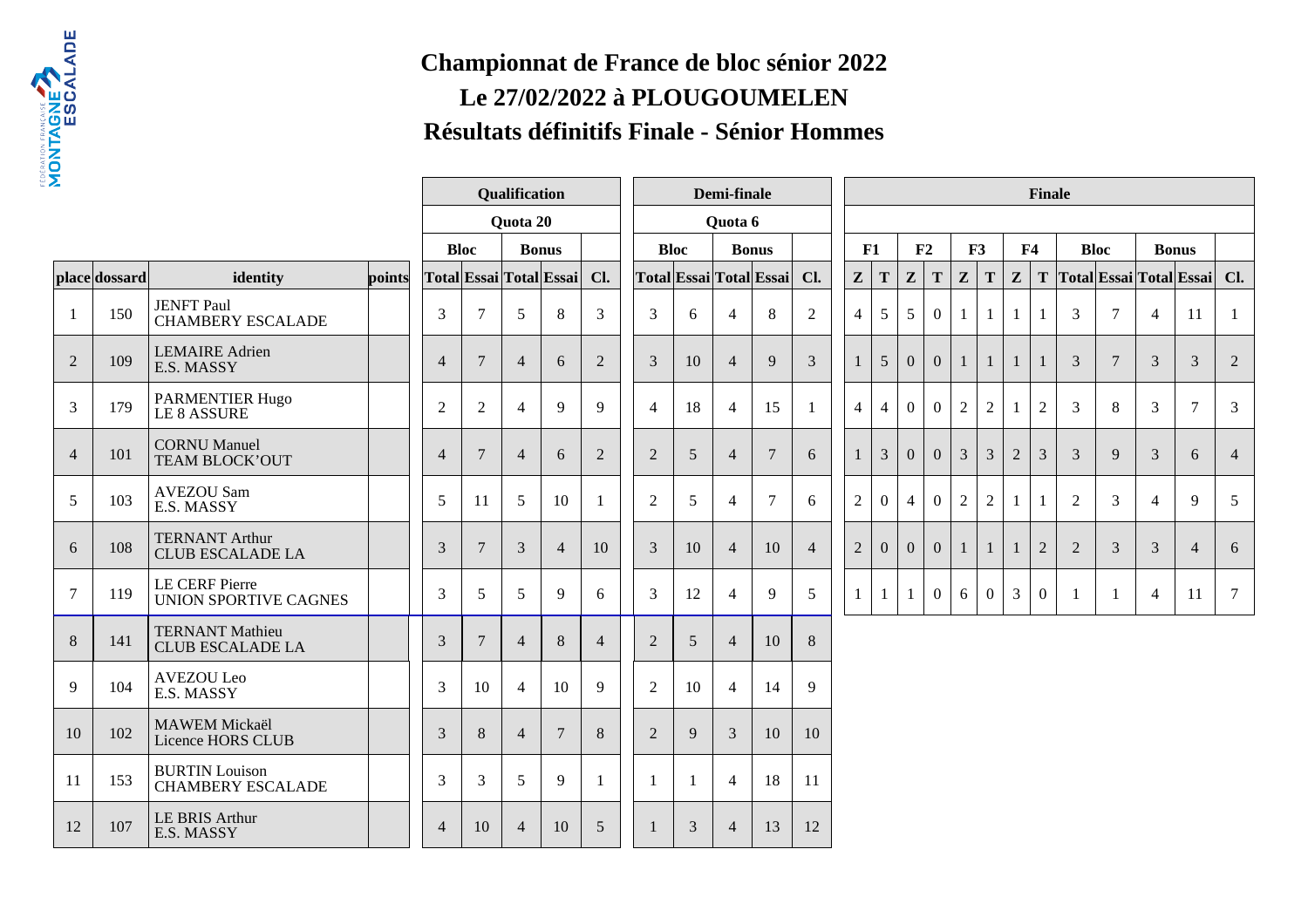| 13 | 142 | <b>SCHALCK Mejdi</b><br><b>CHAMBERY ESCALADE</b>      |  | $\overline{2}$ | $\overline{2}$ | 5              | 16             | 6              | $\mathbf{1}$     | 3                | $\overline{4}$ | 18             | 13 |
|----|-----|-------------------------------------------------------|--|----------------|----------------|----------------|----------------|----------------|------------------|------------------|----------------|----------------|----|
| 14 | 143 | FAVOT Léo<br>TEAM BLOCK'OUT                           |  | 3              | 5              | 5              | $\overline{7}$ | $\overline{2}$ | $\mathbf{1}$     | $\overline{2}$   | 3              | $\overline{4}$ | 14 |
| 15 | 139 | <b>GIRARD</b> Antoine<br>MONISTROL VERTICALE          |  | 3              | 5              | $\overline{4}$ | 7              | $\overline{7}$ | $\mathbf{1}$     | $\overline{2}$   | $\overline{3}$ | 8              | 15 |
| 16 | 144 | <b>CASADO</b> Emilien<br><b>LES LEZARDS VAGABONDS</b> |  | $\overline{2}$ | 3              | 5              | 8              | $\overline{7}$ | $\mathbf{1}$     | 5                | 3              | 11             | 16 |
| 17 | 163 | <b>MARTINI Kito</b><br>TOURNEFEUILLE ALTITUDE         |  | 2              | 3              | $\overline{4}$ | 14             | 10             | $\mathbf{1}$     | $\overline{4}$   | $\overline{2}$ | 5              | 17 |
| 18 | 151 | <b>LANGLOIS Theo</b><br>E.S. MASSY                    |  | 3              | 11             | $\overline{4}$ | 12             | 5              | $\overline{0}$   | $\overline{0}$   | $\overline{4}$ | 10             | 18 |
| 19 | 148 | <b>BONDER Jérémy</b><br><b>CAHORS ESCALADE</b>        |  | 2              | 2              | 4              | 6              | 8              | $\Omega$         | $\Omega$         | $\overline{3}$ | 5              | 19 |
| 20 | 111 | <b>FOURTEAU Joshua</b><br>UNION SAINT BRUNO           |  | $\overline{4}$ | 10             | $\overline{4}$ | 8              | $\overline{4}$ | $\overline{0}$   | $\overline{0}$   | 3              | 15             | 20 |
| 21 | 114 | <b>MOUTAULT Noe</b><br>TOURNEFEUILLE ALTITUDE         |  | 3              | $\tau$         | 3              | $\overline{4}$ | 10             | $\boldsymbol{0}$ | $\boldsymbol{0}$ | $\overline{2}$ | 5              | 21 |
| 22 | 152 | <b>FECHOZ</b> Louis<br><b>AUSTRAL ROC</b>             |  | 2              | 5              | $\overline{4}$ | 8              | 11             |                  |                  |                |                |    |
| 23 | 135 | <b>FOURBET Diego</b><br>FOURNEL ARGENTIERE            |  | 2              | 8              | 5              | 8              | 12             |                  |                  |                |                |    |
| 23 | 154 | RAVANELLO Théo<br><b>ESCALADE VOIRON</b>              |  | 2              | $\mathfrak{H}$ | $\overline{4}$ | 15             | 12             |                  |                  |                |                |    |
| 25 | 149 | CHIBA Léo<br>E.S. MASSY                               |  | $\overline{2}$ | 6              | 4              | 11             | 13             |                  |                  |                |                |    |
| 25 | 122 | <b>LEMAGNER Thomas</b><br><b>TEAM SOLO ESCALADE</b>   |  | $\overline{2}$ | 8              | $\overline{4}$ | 13             | 13             |                  |                  |                |                |    |
| 27 | 110 | <b>ROCHE Sylvain</b><br>LYON ESCALADE SPORTIVE        |  | 2              | 3              | 3              | 6              | 14             |                  |                  |                |                |    |
| 27 | 158 | <b>SHANKLAND Pierre</b><br>E.S. MASSY                 |  | $\overline{2}$ | 6              | $\overline{4}$ | 12             | 14             |                  |                  |                |                |    |
| 29 | 177 | <b>GUILLERMIN Victor</b><br>LE HAVRE ESCALADE         |  | 2              | 5              | 3              | 8              | 15             |                  |                  |                |                |    |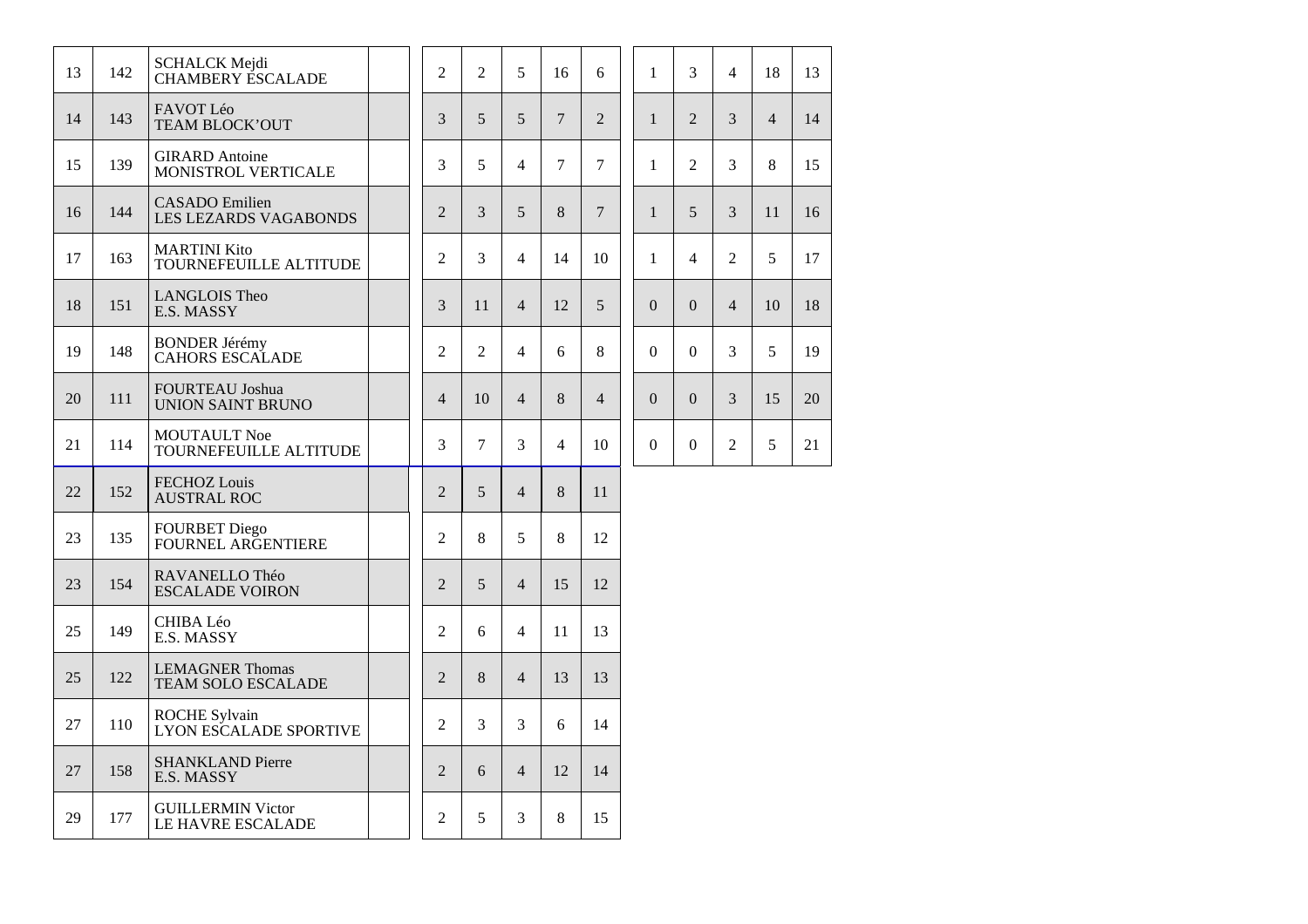| 29 | 112 | <b>PERRIN</b> Joseph<br><b>CLUB VERTIGE</b>          | $\overline{2}$ | 9              | 3              | 5              | 15 |
|----|-----|------------------------------------------------------|----------------|----------------|----------------|----------------|----|
| 31 | 118 | <b>LEFEVRE Ludovic</b><br><b>CLUB ALENCONNAIS</b>    | $\overline{2}$ | 6              | $\overline{2}$ | 5              | 16 |
| 31 | 176 | <b>MERARD Tanguy</b><br><b>BRIANCON ESCALADE</b>     | $\overline{2}$ | 7              | 3              | 8              | 16 |
| 33 | 157 | <b>BRETON Timothee</b><br>E.S. MASSY                 | $\overline{2}$ | 5              | $\overline{2}$ | 3              | 17 |
| 33 | 115 | PERETTI Eloi<br>LA DEGAINE ESCALADE ET               | $\mathbf{1}$   | $\mathbf{1}$   | 3              | 6              | 17 |
| 35 | 145 | <b>CHABRIER Killian</b><br>E.S. MASSY                | 1              | $\mathbf{1}$   | 5              | 10             | 18 |
| 35 | 126 | <b>VEYRIES</b> Valentin<br><b>ESPACE GRIMPE</b>      | $\mathbf{1}$   | $\mathfrak{D}$ | 3              | 8              | 18 |
| 37 | 147 | <b>CHERIF Iliann</b><br>E.S. MASSY                   | 1              | 1              | 5              | 12             | 19 |
| 37 | 130 | <b>MONCHOIS Nao</b><br><b>ENTRE-TEMPS</b>            | 1              | 3              | 3              | 6              | 19 |
| 39 | 117 | <b>ABRIAT</b> Etienne<br>LA DEGAINE ESCALADE ET      | $\mathbf{1}$   | 3              | 3              | 11             | 20 |
| 39 | 146 | <b>MARTIN Nathan</b><br><b>CHAMBERY ESCALADE</b>     | $\mathbf{1}$   | $\mathbf{1}$   | $\overline{4}$ | 16             | 20 |
| 41 | 173 | <b>CLAUDE</b> Mael<br>DRAC VERCORS ESCALADE          | 1              | 2              | 3              | 9              | 21 |
| 41 | 113 | <b>DUFROS Lucas</b><br><b>LYON ESCALADE SPORTIVE</b> | 1              | 5              | 3              | 11             | 21 |
| 43 | 162 | <b>DERRIEN Marco</b><br><b>VERTICAL ART LE MANS</b>  | 1              | 5              | 3              | 15             | 22 |
| 43 | 120 | <b>ROLANDEZ Mathis</b><br><b>CAF LA ROCHE</b>        | $\mathbf{1}$   | 1              | $\overline{2}$ | $\overline{2}$ | 22 |
| 45 | 105 | GéRARD Ludovic<br><b>LOIRE-DIVATTE ESCALADE</b>      | 1              | 3              | $\overline{2}$ | 6              | 23 |
| 45 | 160 | <b>PESON Erwan</b><br><b>ASPTT NANTES</b>            | $\mathbf{1}$   | $\mathbf{1}$   | $\overline{2}$ | 4              | 23 |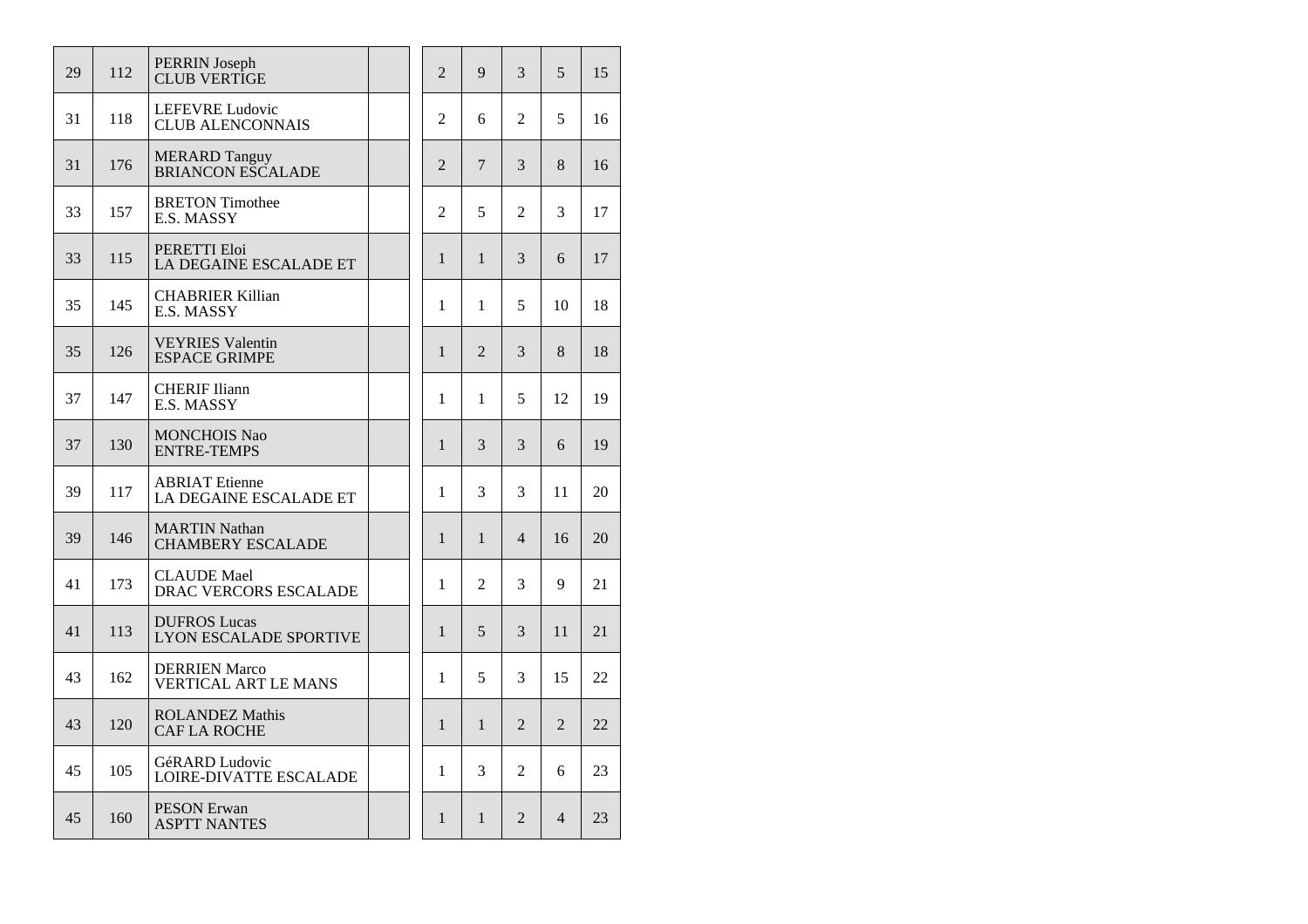| 47 | 106 | <b>DUVAL Alistair</b><br><b>CHAMBERY ESCALADE</b>         |  | $\mathbf{0}$ | $\boldsymbol{0}$ | 3              | 9              | 24 |
|----|-----|-----------------------------------------------------------|--|--------------|------------------|----------------|----------------|----|
| 47 | 134 | <b>GAUTIER Yannis</b><br><b>BRIANCON ESCALADE</b>         |  | $\theta$     | $\Omega$         | 3              | 9              | 24 |
| 47 | 156 | <b>TESTUD</b> Anael<br>LA DEGAINE ESCALADE ET             |  | 1            | 2                | 2              | 5              | 24 |
| 50 | 161 | <b>MAGNE</b> Jean<br><b>CANYON ESCALADE</b>               |  | $\mathbf{1}$ | $\overline{4}$   | $\overline{2}$ | 10             | 25 |
| 51 | 124 | <b>COSTA Donatien</b><br><b>ASPTT NANTES</b>              |  | $\theta$     | $\theta$         | 3              | 21             | 26 |
| 51 | 164 | <b>PASQUIER Nicolas</b><br><b>VERTICAL'CITE</b>           |  | $\mathbf{1}$ | 6                | $\overline{2}$ | 9              | 26 |
| 53 | 167 | <b>HEURTAUX Ewen</b><br><b>LES MONTES EN L'AIR</b>        |  | 1            | $\mathfrak{D}$   | 1              | $\mathfrak{D}$ | 27 |
| 53 | 116 | <b>RUCAY</b> Erwan<br>LA DEGAINE ESCALADE ET              |  | $\theta$     | $\Omega$         | $\overline{2}$ | $\overline{2}$ | 27 |
| 55 | 136 | <b>DUVAL</b> Arsene<br><b>CHAMBERY ESCALADE</b>           |  | $\theta$     | $\theta$         | $\overline{2}$ | 4              | 28 |
| 55 | 166 | <b>ROLLIER Ethan</b><br><b>LYON ESCALADE SPORTIVE</b>     |  | $\mathbf{1}$ | 3                | 1              | 3              | 28 |
| 57 | 172 | <b>BRUNET</b> Lucas<br><b>DEVERS TROYES</b>               |  | $\theta$     | $\theta$         | 1              | 3              | 29 |
| 57 | 138 | <b>MONEY Titouan</b><br><b>PYRENEA SPORTS</b>             |  | $\theta$     | $\Omega$         | $\overline{2}$ | 7              | 29 |
| 57 | 169 | TEILLIER CHARRAUD Ulysse<br><b>BLOCK'OUT TOULOUSE</b>     |  | $\theta$     | $\Omega$         | 1              | 3              | 29 |
| 60 | 127 | <b>GUESDON Theotime</b><br><b>LA TOUR D'AUVERGNE</b>      |  | $\theta$     | $\Omega$         | $\mathbf{1}$   | $\overline{2}$ | 30 |
| 60 | 132 | <b>SEDDIQ Samy</b><br>PAREMPUYŘE VERTICAL                 |  | $\theta$     | $\theta$         | 1              | 2              | 30 |
| 62 | 170 | <b>LE LOARER Eliott</b><br><b>ESPACE LOISIRS SPORTIFS</b> |  | $\Omega$     | $\Omega$         | $\mathbf{1}$   | 5              | 31 |
| 63 | 121 | <b>BINCZYK</b> Baptiste<br>DEGRE PLUS                     |  | $\Omega$     | $\theta$         | 1              | 6              | 32 |